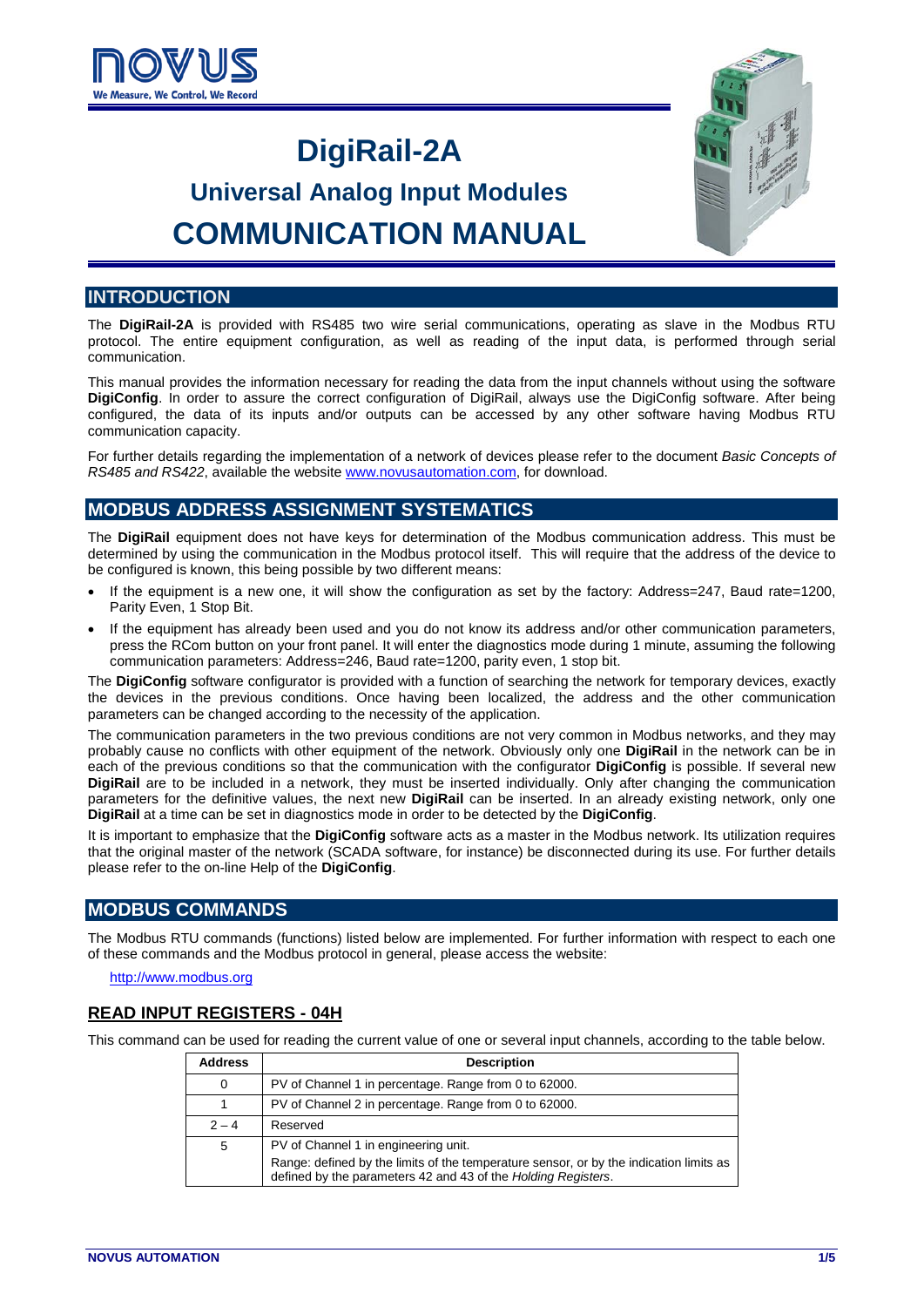| <b>Address</b> | <b>Description</b>                                                                                                                                      |
|----------------|---------------------------------------------------------------------------------------------------------------------------------------------------------|
| 6              | PV of Channel 2 in engineering unit.                                                                                                                    |
|                | Range: defined by the limits of the temperature sensor, or by the indication limits as<br>defined by the parameters 44 and 45 of the Holding Registers. |
| 7-9            | Reserved                                                                                                                                                |

The specified *addresses* correspond to the low level physical addresses, where zero (0) corresponds to the address of PLC 30001.

## **READ HOLDING REGISTERS – 03H**

This command can be used for reading one or several holding registers, according to the table in the chapter apart.

#### **WRITE SINGLE REGISTER – 06H**

This command can be used for writing in a holding register, according to the table in the chapter apart.

## **TABLE OF HOLDING REGISTERS**

The specified *addresses* correspond to the low level physical addresses, where zero (0) corresponds to the address of PLC 40001. The columns *minimum* and *maximum* contain the range of values valid for each parameter. The column *R/W* indicates if the parameter is for writing and reading (R/W) or for reading (R) only.

| <b>Address</b> | <b>Description</b>                                            | SuperView Mnemonic | <b>Minimum</b> | <b>Maximum</b> | R/W |
|----------------|---------------------------------------------------------------|--------------------|----------------|----------------|-----|
| $\mathbf 0$    | Series number (word high)                                     |                    | 0              | 65535          | R   |
| 1              | Series number (word low)                                      | ÷,                 | 0              | 65535          | R   |
| 2              | Baud-rate                                                     | ÷,                 | 0              | $\overline{7}$ | R/W |
| 3              | <b>Modbus Address</b>                                         | ÷,                 | $\mathbf{1}$   | 247            | R/W |
| 4              | Parity                                                        | $\bar{a}$          | 0              | $\overline{2}$ | R/W |
| 5              | Firmware version                                              | ÷,                 | 0              | 999            | R   |
| 6              | Analog input filter                                           | ÷,                 | 0              | 20             | R/W |
| $\overline{7}$ | Status flags of the input channels                            | <b>InSts</b>       | 0              | 65535          | R   |
| 8              | Reserved                                                      |                    | 0              | 0              | R   |
| 9              | PV of channel 1 in percentage                                 | PVPer1             | 0              | 62000          | R   |
| 10             | PV of channel 2 in percentage                                 | PVPer2             | 0              | 62000          | R   |
| $11 - 13$      | Reserved                                                      |                    | 0              | 0              | R   |
| 14             | PV of channel 1 in engineering unit                           | PVEng1             | $-31000$       | 31000          | R   |
| 15             | PV of channel 2 in engineering unit                           | PVEng2             | $-31000$       | 31000          | R   |
| 16-20          | Reserved                                                      |                    | 0              | 0              | R   |
| 21             | Input type of channel 1                                       | In1Type            | $-1$           | 21             | R/W |
| 22             | Input type of channel 2                                       | In2Type            | $-1$           | 21             | R/W |
| $23 - 25$      | Reserved                                                      |                    | 0              | 0              | R   |
| 26             | Measuring unit of channel 1                                   |                    | 0              | $\mathbf{1}$   | R/W |
| 27             | Measuring unit of channel 2                                   |                    | 0              | 1              | R/W |
| 28-30          | Reserved                                                      |                    | 0              | 0              | R   |
| 31             | User offset of channel 1                                      | Ofs1               | $-16000$       | 16000          | R/W |
| 32             | User offset of channel 2                                      | Ofs2               | $-16000$       | 16000          | R/W |
| 33-35          | Reserved                                                      |                    | 0              | 0              | R   |
| 36             | Square root fitness for channel 1                             |                    | 0              | $\mathbf{1}$   | R/W |
| 37             | Square root fitness for channel 2                             | ÷,                 | 0              | $\mathbf{1}$   | R/W |
| 38-40          | Reserved                                                      |                    | 0              | $\Omega$       | R.  |
| 41             | Lower indication limit of channel 1 when input type is linear | In1LL              | $-31000$       | 31000          | R/W |
| 42             | Upper indication limit of channel 1 when input type is linear | In1HL              | $-31000$       | 31000          | R/W |
| 43             | Lower indication limit of channel 2 when input type is linear | In2LL              | -31000         | 31000          | R/W |
| 44             | Upper indication limit of channel 2 when input type is linear | In2HL              | $-31000$       | 31000          | R/W |
| 45-50          | Reserved                                                      |                    | 0              | 0              | R   |
| 51             | Lower indication limit of channel 1                           | ÷,                 | $-31000$       | 31000          | R   |
| 52             | Upper indication limit of channel 1                           | ÷,                 | $-31000$       | 31000          | R   |
| 53             | Lower indication limit of channel 2                           |                    | -31000         | 31000          | R   |
| 54             | Upper indication limit of channel 2                           |                    | $-31000$       | 31000          | R   |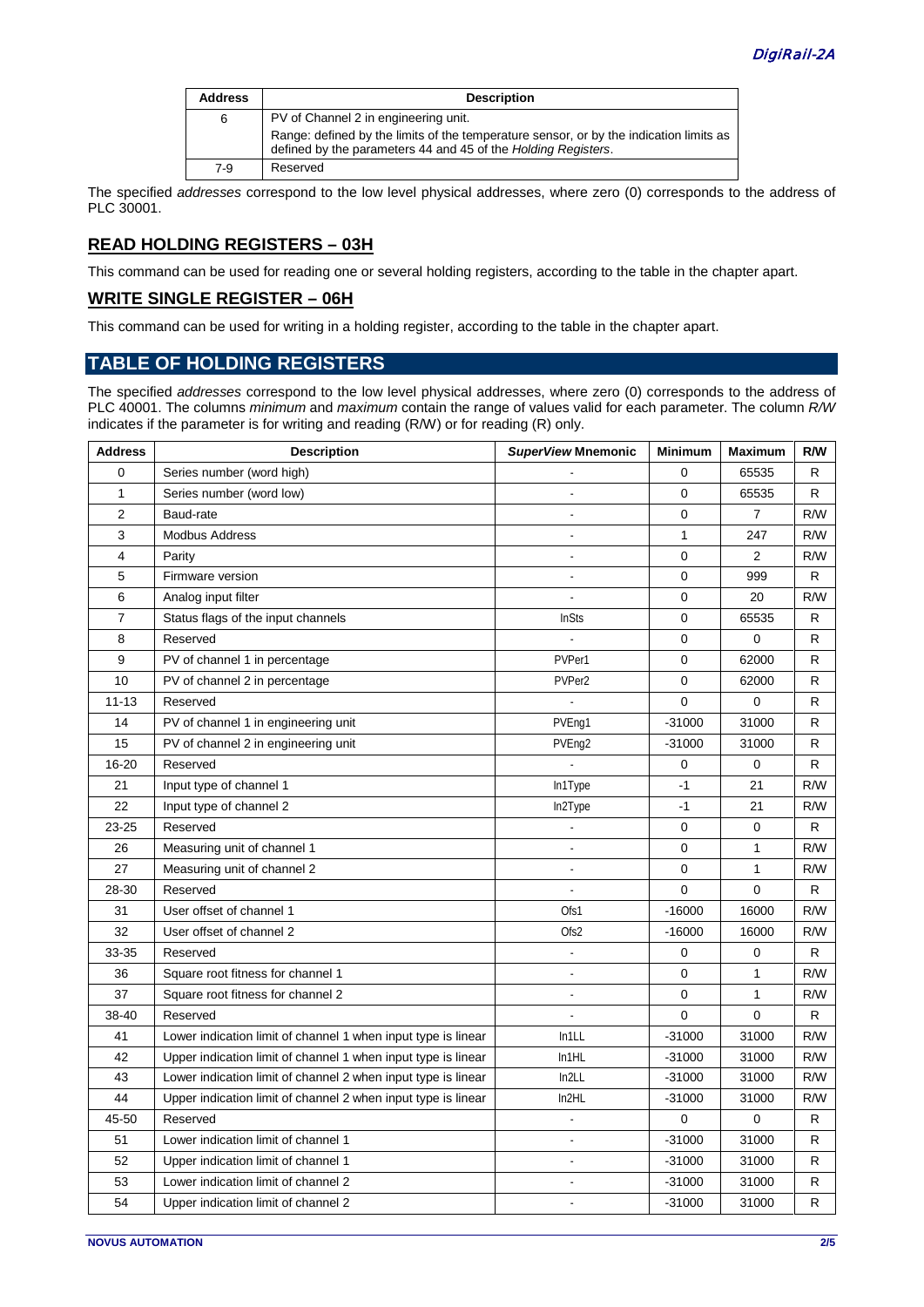| <b>Address</b> | <b>Description</b>                              | <b>SuperView Mnemonic</b> | <b>Minimum</b> | <b>Maximum</b> | R/W |
|----------------|-------------------------------------------------|---------------------------|----------------|----------------|-----|
| 55-60          | Reserved                                        |                           | 0              | 0              | R   |
| 61             | Diagnostic state timer (in tenths of seconds)   |                           | $\mathbf 0$    | 600            | R/W |
| 62             | DigiRail model                                  |                           | $\mathbf 0$    | $\overline{4}$ | R   |
| 63-125         | Reserved                                        |                           | $\mathbf 0$    | $\mathbf 0$    | R   |
| 126            | Device tag - characters 1 and 2                 |                           | $\mathbf 0$    | 65535          | R/W |
| 127            | Device tag - characters 3 and 4                 |                           | $\mathbf 0$    | 65535          | R/W |
| 128            | Device tag - characters 5 and 6                 |                           | $\Omega$       | 65535          | R/W |
| 129            | Device tag - characters 7 and 8                 |                           | $\mathbf 0$    | 65535          | R/W |
| 130            | Device tag - characters 9 and 10                |                           | $\mathbf 0$    | 65535          | R/W |
| 131            | Channel 1 tag - characters 1 and 2              | ÷,                        | $\mathbf 0$    | 65535          | R/W |
| 132            | Channel 1 tag - characters 3 and 4              |                           | $\Omega$       | 65535          | R/W |
| 133            | Channel 1 tag - characters 5 and 6              |                           | $\mathbf 0$    | 65535          | R/W |
| 134            | Channel 1 tag - characters 7 and 8              |                           | $\mathbf 0$    | 65535          | R/W |
| 135            | Channel 1 tag - characters 9 and 10             | ÷,                        | $\mathbf 0$    | 65535          | R/W |
| 136            | Channel 2 tag - characters 1 and 2              |                           | $\mathbf 0$    | 65535          | R/W |
| 137            | Channel 2 tag - characters 3 and 4              | ÷.                        | 0              | 65535          | R/W |
| 138            | Channel 2 tag - characters 5 and 6              | $\sim$                    | $\Omega$       | 65535          | R/W |
| 139            | Channel 2 tag - characters 7 and 8              |                           | $\mathbf 0$    | 65535          | R/W |
| 140            | Channel 2 tag - characters 9 and 10             |                           | $\mathbf 0$    | 65535          | R/W |
| 141            | Tag of the channel 1 unit - characters 1 and 2  |                           | $\mathbf 0$    | 65535          | R/W |
| 142            | Tag of the channel 1 unit - characters 3 and 4  |                           | $\mathbf 0$    | 65535          | R/W |
| 143            | Tag of the channel 1 unit - characters 5 and 6  | $\sim$                    | $\mathbf 0$    | 65535          | R/W |
| 144            | Tag of the channel 1 unit - characters 7 and 8  |                           | $\mathbf 0$    | 65535          | R/W |
| 145            | Tag of the channel 1 unit - characters 9 and 10 |                           | $\mathbf 0$    | 65535          | R/W |
| 146            | Tag of the channel 1 unit - characters 1 and 2  |                           | $\mathbf 0$    | 65535          | R/W |
| 147            | Tag of the channel 2 unit - characters 3 and 4  |                           | $\mathbf 0$    | 65535          | R/W |
| 148            | Tag of the channel 2 unit - characters 5 and 6  |                           | $\mathbf 0$    | 65535          | R/W |
| 149            | Tag of the channel 2 unit - characters 7 and 8  |                           | $\mathbf 0$    | 65535          | R/W |
| 150            | Tag of the channel 2 unit - characters 9 and 10 |                           | $\mathbf 0$    | 65535          | R/W |

## **DETAILS OF SOME REGISTERS**

## **REGISTER 2 – BAUD RATE**

Code of speed used in Modbus communication.

| Code | <b>Baud rate</b> |
|------|------------------|
| ი    | 1.200            |
|      | 2.400            |
| 2    | 4.800            |
| 3    | 9.600            |
|      | 19.200           |
| 5    | 38.400           |
| 6    | 57.600           |
|      | 115.200          |

## **REGISTER 3 – MODBUS ADDRESS**

Address of the device in the Modbus network. Valid values: from 1 to 247. We recommend using the lower addresses for the equipment.

#### **REGISTER 4 – PARITY**

Code of the parity used in Modbus communication.

| Code | <b>Parity</b> |
|------|---------------|
|      | No parity     |
|      | Odd           |
|      | Even          |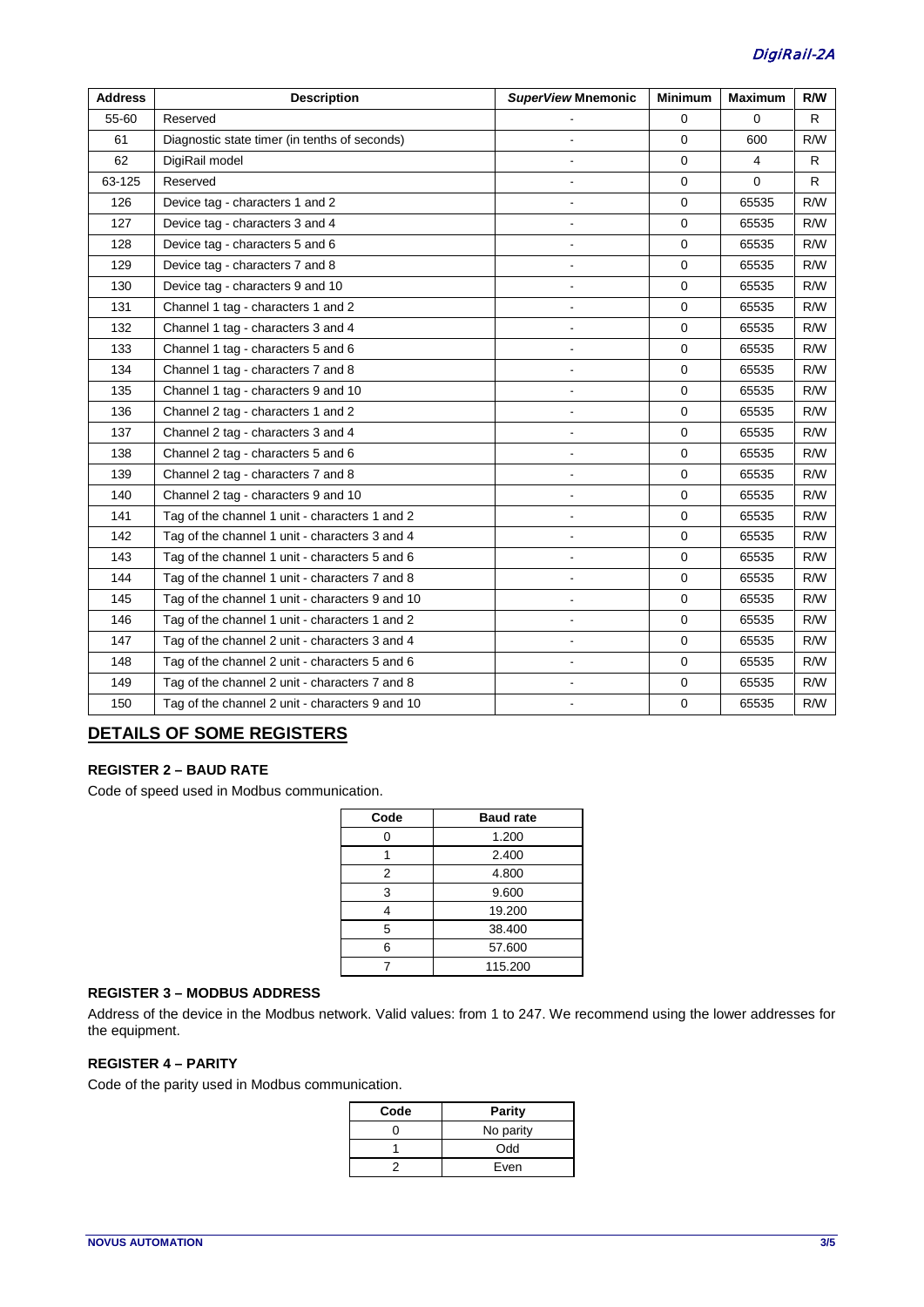#### **REGISTER 5 – FIRMWARE VERSION**

Indicates the firmware version of the equipment, according to the examples below:

If the version is "1.00", the value "100" will be read. If the version is "2.04", the value "204" will be read.

#### **REGISTER 6 – ANALOG INPUT FILTER**

In order to reduce the effect of high frequency external interferences on the measurements performed by the equipment, caused by electromagnetic noise existing in the environment of its installation, the signals read from the sensors are internally filtered. When choosing a low value for the filter, rough measure variations may be possible. If there is much noise in the environment where the sensors are installed, a higher value should be chosen for filtering rough measure variations.

#### **REGISTER 7 – STATUS FLAGS OF THE INPUT CHANNELS**

Will inform errors and special conditions in processing the input channels through setting of their bits.

| <b>Bit</b>     | Information                                                                   |  |  |
|----------------|-------------------------------------------------------------------------------|--|--|
| 0              | Error at the conversion/processing of the channel 1 sensor                    |  |  |
| 1              | Error at the conversion/processing of the Pt100 excitation cable of channel 1 |  |  |
| $\mathfrak{p}$ | Underflow at channel 1                                                        |  |  |
| 3              | Overflow at channel 1                                                         |  |  |
| 4              | Indicates the unit used at channel 1                                          |  |  |
| 5              | Not used                                                                      |  |  |
| 6              | Not used                                                                      |  |  |
| 7              | Not used                                                                      |  |  |
| 8              | Error at the conversion/processing of the channel 2 sensor                    |  |  |
| 9              | Error at the conversion/processing of the Pt100 excitation cable of channel 2 |  |  |
| 10             | Underflow at channel 2                                                        |  |  |
| 11             | Overflow at channel 2                                                         |  |  |
| 12             | Indicates the unit used at channel 2                                          |  |  |
| 13             | Not used                                                                      |  |  |
| 14             | Not used                                                                      |  |  |
| 15             | Not used                                                                      |  |  |

#### **REGISTERS 9 AND 10 – PV OF THE CHANNELS IN PERCENTAGE**

Will inform the value of the channels in a linear scale between 0 and 62000, before transforming in engineering unit.

#### **REGISTERS 14 AND 15 – PV OF THE CHANNELS IN ENGINEERING UNITS**

Will inform the value of the channels in the configured engineering unit.

#### **REGISTERS 21 AND 22 – CHANNELS INPUT TYPE**

Will define the input type configured for the channel, according to the table below.

| Configuration  | Sensor          | Range                        |
|----------------|-----------------|------------------------------|
| -1             | <b>DISABLED</b> |                              |
| 0              | TC J            | $-130a940$                   |
| 1              | TC K            | $-200a$ 1370                 |
| $\overline{2}$ | TC T            | $-200a$ 400                  |
| 3              | TC E            | -100 a 720                   |
| 4              | TC N            | $-200a$ 1300                 |
| 5              | TC R            | 0 a 1760                     |
| 6              | TC S            | 0 a 1760                     |
| 7              | TC B            | 500 1800                     |
| 8              | Pt100           | $-200a650$                   |
| 9              | 50 mV           | 0 to 62000 (-31000 to 31000) |
| 10             | 20 mV           | 0 to 62000 (-31000 to 31000) |
| 11             | $-10$ to 20 mV  | 0 to 62000 (-31000 to 31000) |
| 12             | 5 V             | 0 to 62000 (-31000 to 31000) |
| 13             | 10V             | 0 to 62000 (-31000 to 31000) |
| $14 - 17$      | reserved        |                              |
| 18             | 0 to 20 mA      | 0 to 62000 (-31000 to 31000) |
| 19             | 4 to 20 mA      | 0 to 62000 (-31000 to 31000) |
| 20 - 21        | reserved        |                              |